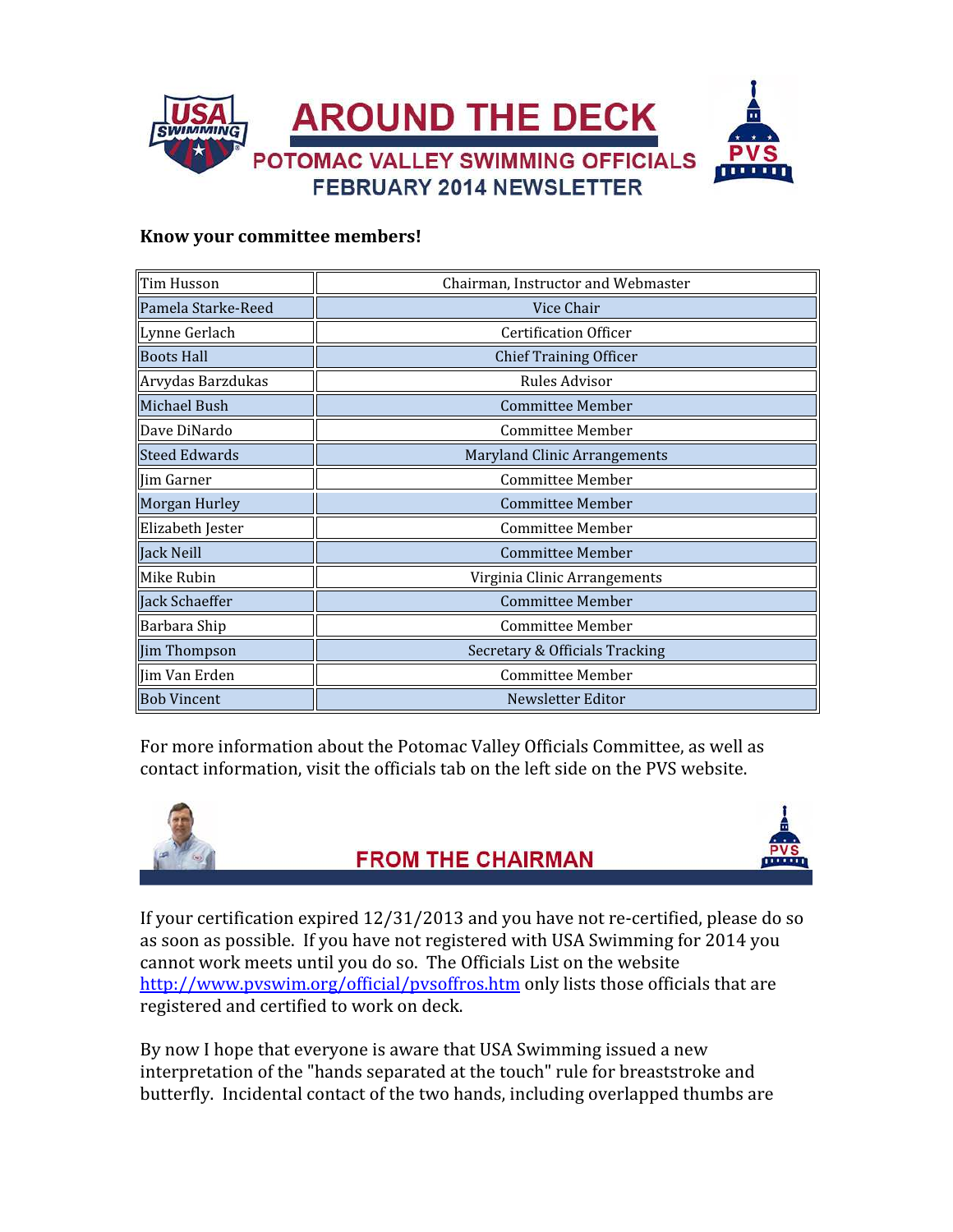legal. The http://www.pvswim.org/official/rules/2014-01-

15 Breaststroke Touch Interpretation.pdf contains some pictures that make it very clear what is now legal and not legal. This is in effect immediately. Please spread the word at your meets.

Tim Husson OfficialsChair@pvswim.org

### You Make the Call!

#### **Situation:**

Bob was disqualified during the breaststroke for a simultaneous touch with one hand under the water and one hand above the water but not in line with the water surface. He was on the breast at the finish. Is this a valid DQ?

| <b>Opcoming Meets</b><br>. |                                                           |             |                            |                                                                                                                                                                                                        |  |  |  |  |
|----------------------------|-----------------------------------------------------------|-------------|----------------------------|--------------------------------------------------------------------------------------------------------------------------------------------------------------------------------------------------------|--|--|--|--|
| <b>FEBRUARY</b>            |                                                           |             |                            |                                                                                                                                                                                                        |  |  |  |  |
| <b>Date</b>                | <b>Meet</b>                                               | Host        | Location                   | <b>Notes</b>                                                                                                                                                                                           |  |  |  |  |
| $1 - 2$                    | <b>Super FISH Bowl</b>                                    | <b>FISH</b> | <b>Spring Hill</b>         | <b>Psych Sheet</b><br><b>Estimated Timeline</b><br><b>Change to Sunday afternoon</b><br><b>Session - Boys Open</b><br>WU: 12:55, Events 1:55<br>The meet is full. No more<br>entries will be accepted. |  |  |  |  |
| $1 - 2$                    | <b>Gender Blender</b><br><b>Mini Meet</b>                 | <b>RMSC</b> | <b>KSAC</b>                | <b>Psych Sheet</b><br><b>Estimated Timeline</b><br><b>Volunteer Sign up</b>                                                                                                                            |  |  |  |  |
| $\overline{2}$             | <b>Polar Pentathlon</b>                                   | <b>NCAP</b> | <b>Claude Moore</b>        | <b>Volunteer Sign-up</b>                                                                                                                                                                               |  |  |  |  |
| 8                          | <b>February Qualifier</b>                                 | SNOW        | <b>Claude Moore</b>        |                                                                                                                                                                                                        |  |  |  |  |
| $8-9$                      | Green & Orange<br><b>Bowl Invitational</b>                | <b>MACH</b> | <b>Madeira</b>             | The meet has been cancelled                                                                                                                                                                            |  |  |  |  |
| $\boldsymbol{9}$           | <b>PVS February</b><br><b>Distance</b><br>updated 1/29/14 | <b>HACC</b> | Univ. of MD<br>site change | Entries are due Thursday,<br><b>January 30, 2014</b><br>The February Distance Meet<br>will be held at the Univeristy<br>of Maryland.                                                                   |  |  |  |  |
| 9                          | <b>Munchkin Mania</b>                                     | <b>FAST</b> | <b>Fairland</b>            |                                                                                                                                                                                                        |  |  |  |  |
| 9                          | <b>Friendship Mini</b><br><b>Meet</b><br>(by invitation)  | <b>YORK</b> | Providence                 |                                                                                                                                                                                                        |  |  |  |  |
| $13 - 15$                  | <b>Grand Prix Series</b><br>(LCM)                         |             | Orlando, FL                |                                                                                                                                                                                                        |  |  |  |  |
| $14 - 16$                  | 28th Annual Black<br><b>History Meet</b>                  | <b>DCPR</b> | <b>Takoma</b>              | <b>Application to Officiate</b>                                                                                                                                                                        |  |  |  |  |
| $15 - 16$                  | <b>MACH 14&amp;U JO</b><br>Qualifier                      | <b>MACH</b> | <b>Maderia</b>             |                                                                                                                                                                                                        |  |  |  |  |

## **Ilncoming Meets**



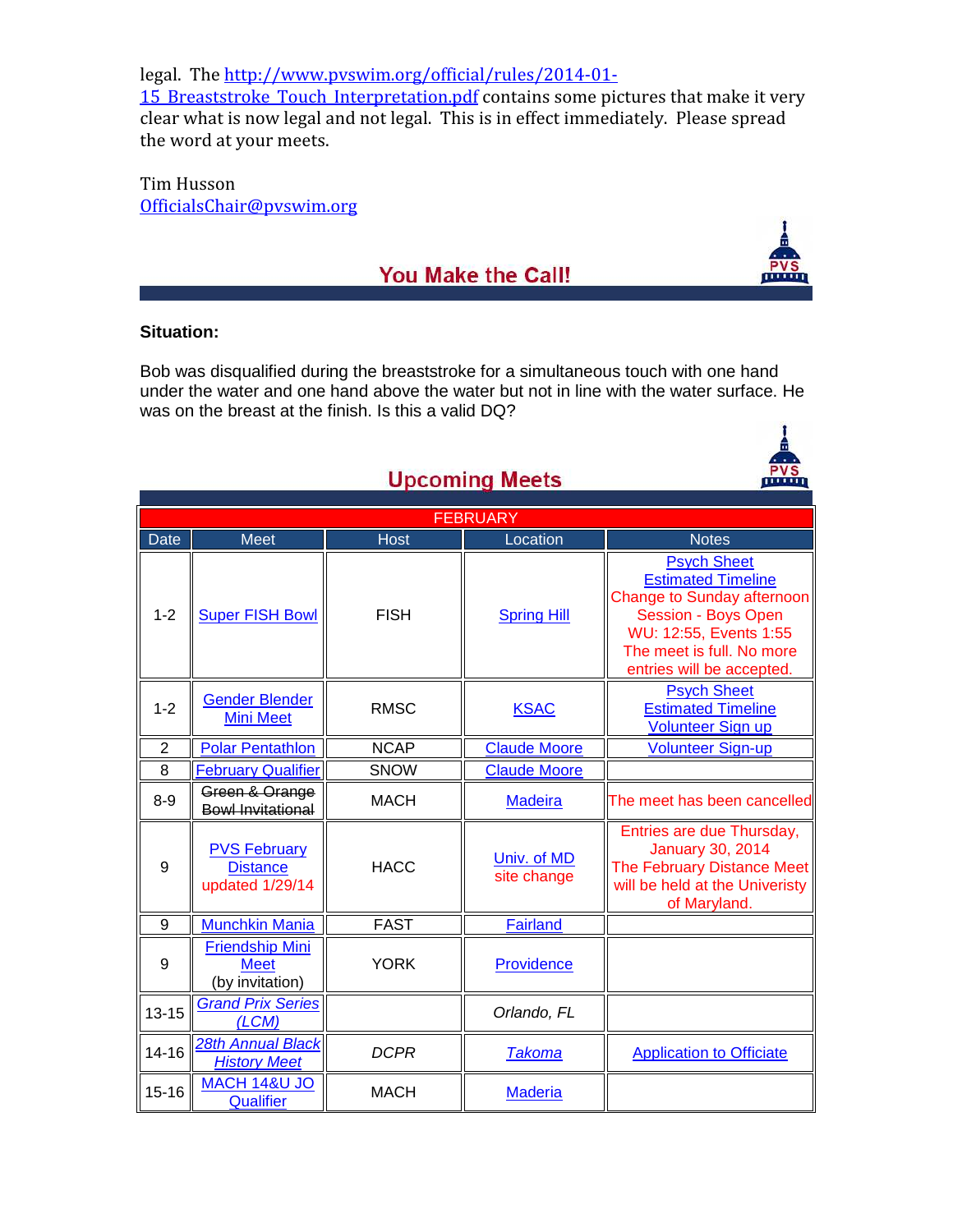|             | (date change)                                                                                                     |                    |                                     |                                                                                                                                                                                             |
|-------------|-------------------------------------------------------------------------------------------------------------------|--------------------|-------------------------------------|---------------------------------------------------------------------------------------------------------------------------------------------------------------------------------------------|
| $15 - 16$   | <b>PM 14&amp;U JO</b><br>Qualifier                                                                                | PM                 | <b>Cub Run</b>                      |                                                                                                                                                                                             |
| $15 - 16$   | President's Day<br>Classic                                                                                        | <b>OCCS</b>        | <b>WARF</b>                         |                                                                                                                                                                                             |
| $15 - 16$   | <b>Winter Gator Mini</b><br><b>Meet</b>                                                                           | AAC                | Wakefield H.S.                      |                                                                                                                                                                                             |
| $21 - 23$   | PVS 18&U Age<br>Group<br>Championships                                                                            | <b>FBST</b>        | <b>Lee District</b>                 |                                                                                                                                                                                             |
| 22-23       | <b>RMSC February</b><br>Qualifier                                                                                 | <b>RMSC</b>        | <b>MLK</b>                          |                                                                                                                                                                                             |
|             |                                                                                                                   |                    | <b>MARCH</b>                        |                                                                                                                                                                                             |
| <b>Date</b> | Meet                                                                                                              | <b>Host</b>        | Location                            | <b>Notes</b>                                                                                                                                                                                |
| $6-9$       | <b>PVS Short Course</b><br>Championships                                                                          | <b>NCAP</b>        | <b>GMU</b>                          | <b>Application to Officiate</b><br><b>Qualifying Times</b><br>Event Files are posted for<br>Reference Only.<br>All entries will be done<br>through OME, opening<br>Monday January 27.       |
| $6-9$       | <b>PVS Junior</b><br>Championships                                                                                | <b>NCAP</b>        | <b>GMU</b>                          | <b>Application to Officiate</b><br><b>Qualifying Times</b><br>Event Files are posted for<br>Reference Only.<br>All entries will be done<br>through OME, opening<br><b>Monday January 27</b> |
| $8-9$       | <b>RMSC Mini</b><br>Championships                                                                                 | <b>RMSC</b>        | Olney                               |                                                                                                                                                                                             |
| $8-9$       | <b>NCAP Mini</b><br>Championships                                                                                 | <b>NCAP</b>        | <b>GMU Freedom</b><br><b>Center</b> | Note: Site change                                                                                                                                                                           |
| $13 - 16$   | PVS 14&U Junior<br>Olympic<br>Championships                                                                       | <b>MACH</b>        | Univ. of MD                         | <b>Application to Officiate</b><br><b>Qualifying Times</b>                                                                                                                                  |
| 20-23       | <b>Speedo</b><br>Championship<br><b>Series</b><br><b>Eastern Zone</b><br><b>Northern Sectional</b><br><b>Meet</b> | <b>SYCH</b>        | Ithaca, NY                          | <b>Qualifying Times</b><br><b>Application to Officiate</b>                                                                                                                                  |
| 20-23       | <b>Speedo</b><br><b>Championship</b><br><b>Series</b><br><b>Eastern Zone</b><br>Southern<br><b>Sectional Meet</b> | <b>VA Swimming</b> | Christiansburg, VA                  | <b>Qualifying Times</b><br><b>Application to Officiate</b>                                                                                                                                  |
| $21 - 23$   | <b>RMSC Spring</b><br><b>Finale</b>                                                                               | <b>RMSC</b>        | Germantown                          |                                                                                                                                                                                             |
| 21-23       | March Madness                                                                                                     | <b>YORK</b>        | <b>Oak Marr</b>                     |                                                                                                                                                                                             |
| 22-23       | <b>MAKO Spring</b><br>Invitational                                                                                | <b>MAKO</b>        | <b>GMU</b>                          |                                                                                                                                                                                             |
| $21 - 23$   | Spring<br>Championships                                                                                           | <b>MSSC</b>        | <b>Fairland</b>                     |                                                                                                                                                                                             |